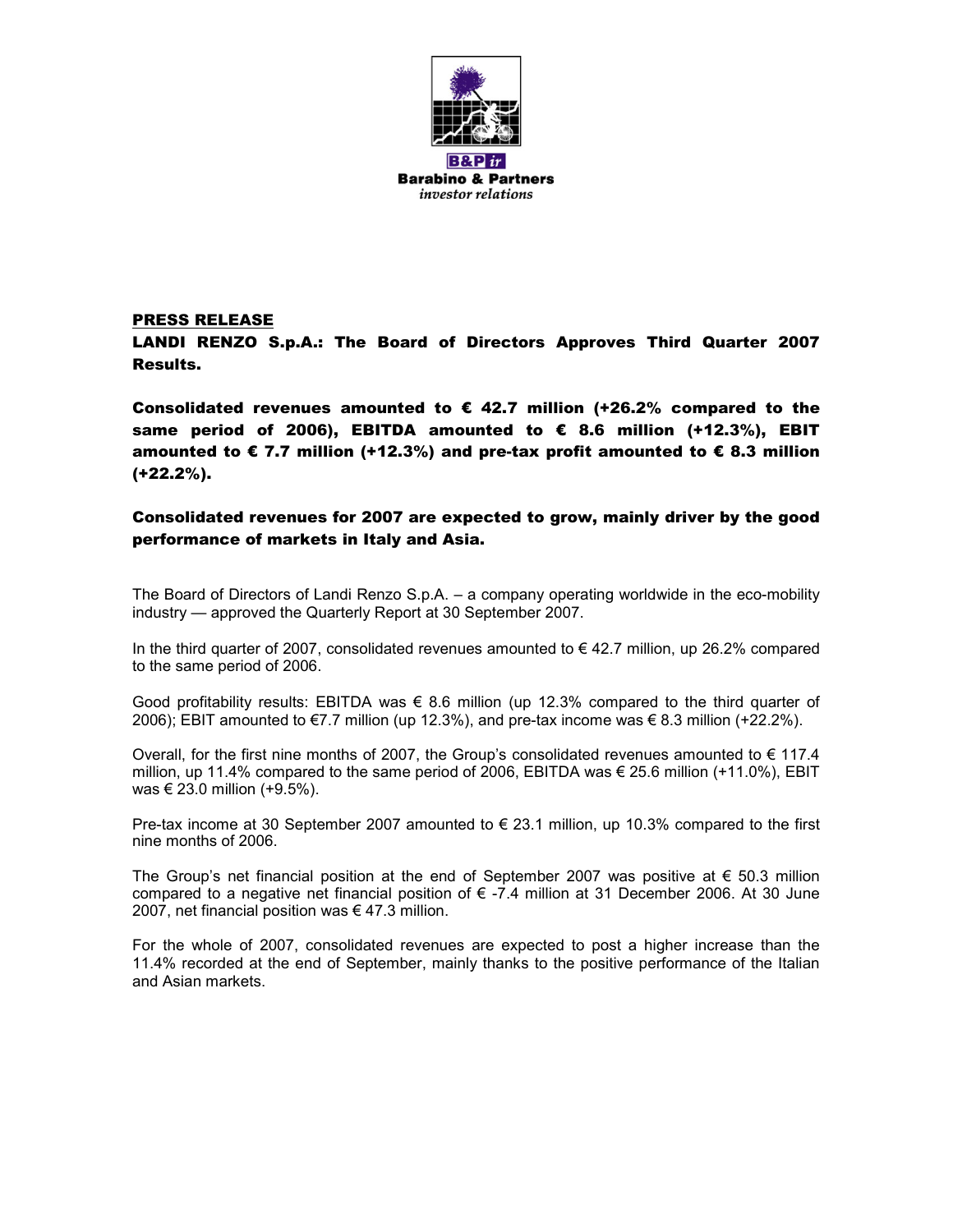

**Barabino & Partners** *investor relations* 

*With a market share of approximately 23% by volume, Landi Renzo is a world leader in the sector of components and LPG and CNG fuel systems for motor vehicles.* 

*Based in Cavriago (Reggio Emilia) and with more than 50 years' experience in the sector, Landi Renzo is distinguished by the sustained growth of its revenues and the extent of its international operations, with a presence in over 50 countries. Exports accounted for 74.3% of the Company's sales in 2006.* 

*Landi Renzo S.p.A. has been listed in the STAR segment of Borsa Italiana since June 2007.* 

*The manager responsible for preparing the company's financial reports – Paolo Cilloni - declares, pursuant to paragraph 2 of Article 154-bis of the Consolidated Law on Finance, that the accounting information contained in this press release corresponds to the document results, books and accounting records.* 

Investor Relations Landi Renzo Barabino & Partners IR Paolo Cilloni **Marco Lastrico** Cilloni Marco Lastrico **Marco Lastrico** investorrelationslandi@landi.it m.lastrico@barabino.it m.lastrico@barabino.it<br>
+39.02.72.02.35.35<br>
+39.02.72.02.35.35

+39.02.72.02.35.35

Cavriago (RE), 14 November 2007

This press release is a translation, the Italian version will prevail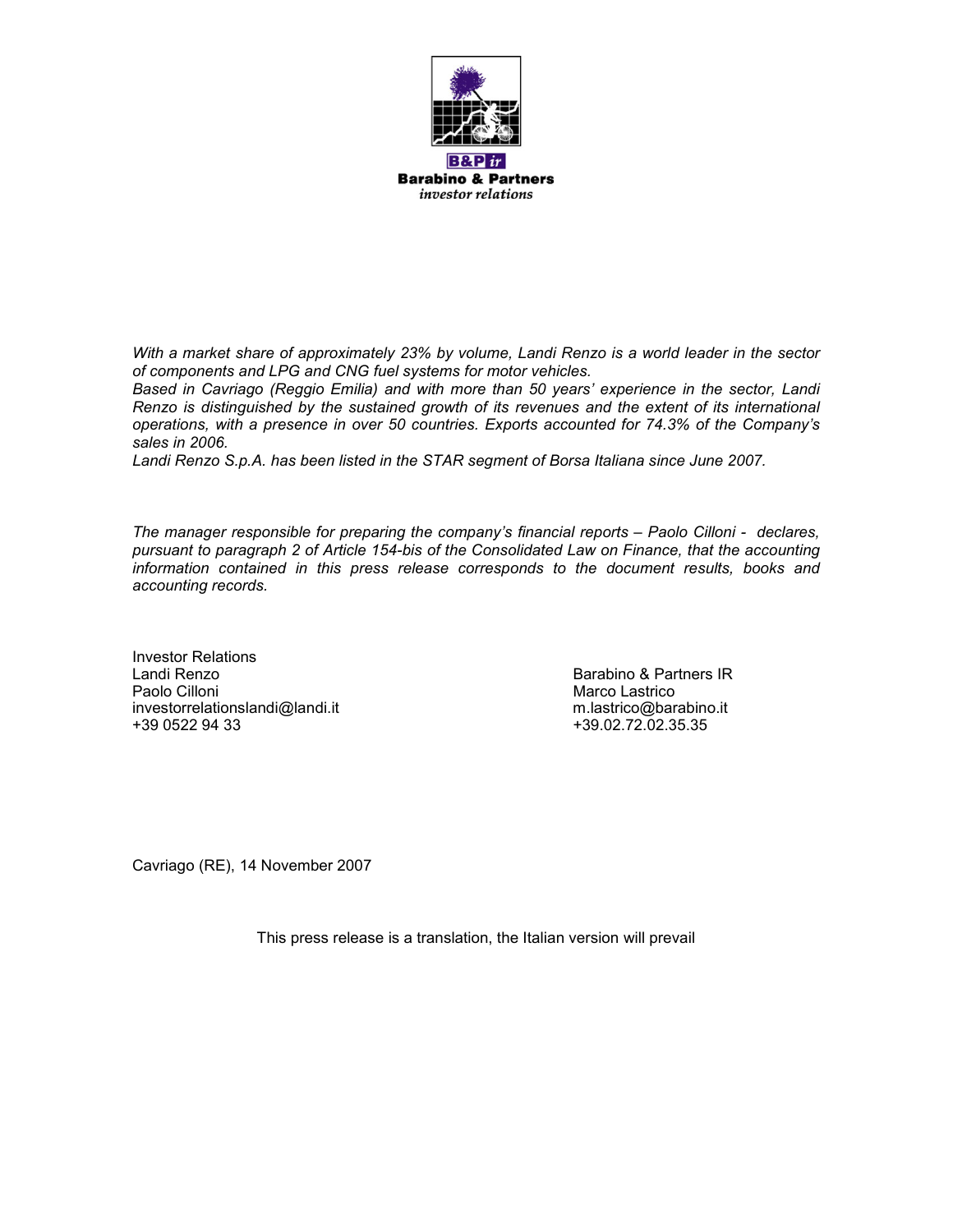

# **Landi Renzo S.p.A. consolidated balance sheet**

| <b>ASSETS (thousands of Euros)</b>                          | 30 settembre<br>2007 | 31 dicembre<br>2006 | 30 settembre<br>2006 |
|-------------------------------------------------------------|----------------------|---------------------|----------------------|
| <b>Non-current assets</b>                                   |                      |                     |                      |
| Property, plant and equipment                               | 14.303               | 24.581              | 22.350               |
| Investment property                                         |                      | 879                 | 880                  |
| Development expenditure                                     | 1.398                | 1.095               | 952                  |
| Goodwill                                                    | 2.988                | 2.988               | 2.988                |
| Other intangible assets with finite useful lives            | 1.469                | 637                 | 688                  |
| Other non-current financial assets                          | 103                  | 102                 | 73                   |
| Deferred tax assets                                         | 2.029                | 1.193               | 1.413                |
| <b>Total non-current assets</b>                             | 22.290               | 31.475              | 29.344               |
|                                                             |                      |                     |                      |
| <b>Current assets</b>                                       |                      |                     |                      |
| Trade receivables                                           | 34.951               | 21.371              | 23.332               |
| Inventories                                                 | 32.822               | 32.161              | 35.347               |
| Other receivables and current assets                        | 8.526                | 7.368               | 3.087                |
| <b>Current financial assets</b>                             | 186                  | 188                 | 191                  |
| Cash and cash equivalents                                   | 58.716               | 9.771               | 6.975                |
| <b>Total current assets</b>                                 | 135.200              | 70.858              | 68.932               |
| <b>TOTAL ASSETS</b>                                         | 157.490              | 102.333             | 98.275               |
|                                                             |                      |                     |                      |
| <b>EQUITY AND LIABILITIES (thousands of Euros)</b>          | 30 settembre         | 31 dicembre         | 30 settembre         |
|                                                             | 2007                 | 2006                | 2006                 |
| Equity attributable to the shareholders of the parent       |                      |                     |                      |
| Share capital                                               | 11.250               | 2.500               | 2.500                |
| Other reserves                                              | 74.534               | 24.214              | 24.255               |
| Profit for the period/year                                  | 14.196               | 16.680              | 13.494               |
| Total equity attributable to the shareholders of the parent | 99.980               | 43.394              | 40.250               |
|                                                             |                      |                     |                      |
| <b>Minority interests</b>                                   | 247                  | 160                 | 26                   |
|                                                             |                      |                     |                      |
| <b>TOTAL EQUITY</b>                                         | 100.228              | 43.554              | 40.276               |
|                                                             |                      |                     |                      |
| <b>Non-current liabilities</b>                              |                      |                     |                      |
| Bank loans                                                  | 2.915                | 5.673               | 4.092                |
| Other non-current financial liabilities                     | 724                  | 7.083               | 7.427                |
| Provisions for risks and charges                            | 223                  | 611<br>2.419        | 386                  |
| Defined benefit plans<br>Deferred tax liabilities           | 1.938<br>1.685       | 3.318               | 2.392<br>3.233       |
| <b>Total non-current liabilities</b>                        | 7.485                | 19.105              | 17.530               |
| <b>Current liabilities</b>                                  |                      |                     |                      |
| Bank overdraft and short-term loans                         | 4.653                | 3.207               | 1.402                |
| Other current financial liabilities                         | 161                  | 1.212               | 1.208                |
| Trade payables                                              | 33.663               | 24.447              | 26.871               |
|                                                             | 2.371                | 3.178               | 3.049                |
| Trade payables - related parties<br>Tax liabilities         | 3.534                | 2.690               | 2.394                |
| Other current liabilities                                   | 3.092                | 2.352               | 2.618                |
| Other current liabilities - related parties                 | 2.302                | 2.588               | 2.928                |
| <b>Total current liabilities</b>                            | 49.777               | 39.674              | 40.470               |
|                                                             |                      |                     |                      |
|                                                             |                      |                     |                      |
| TOTAL LIABILITIES AND EQUITY                                | 157.490              | 102.333             | 98.275               |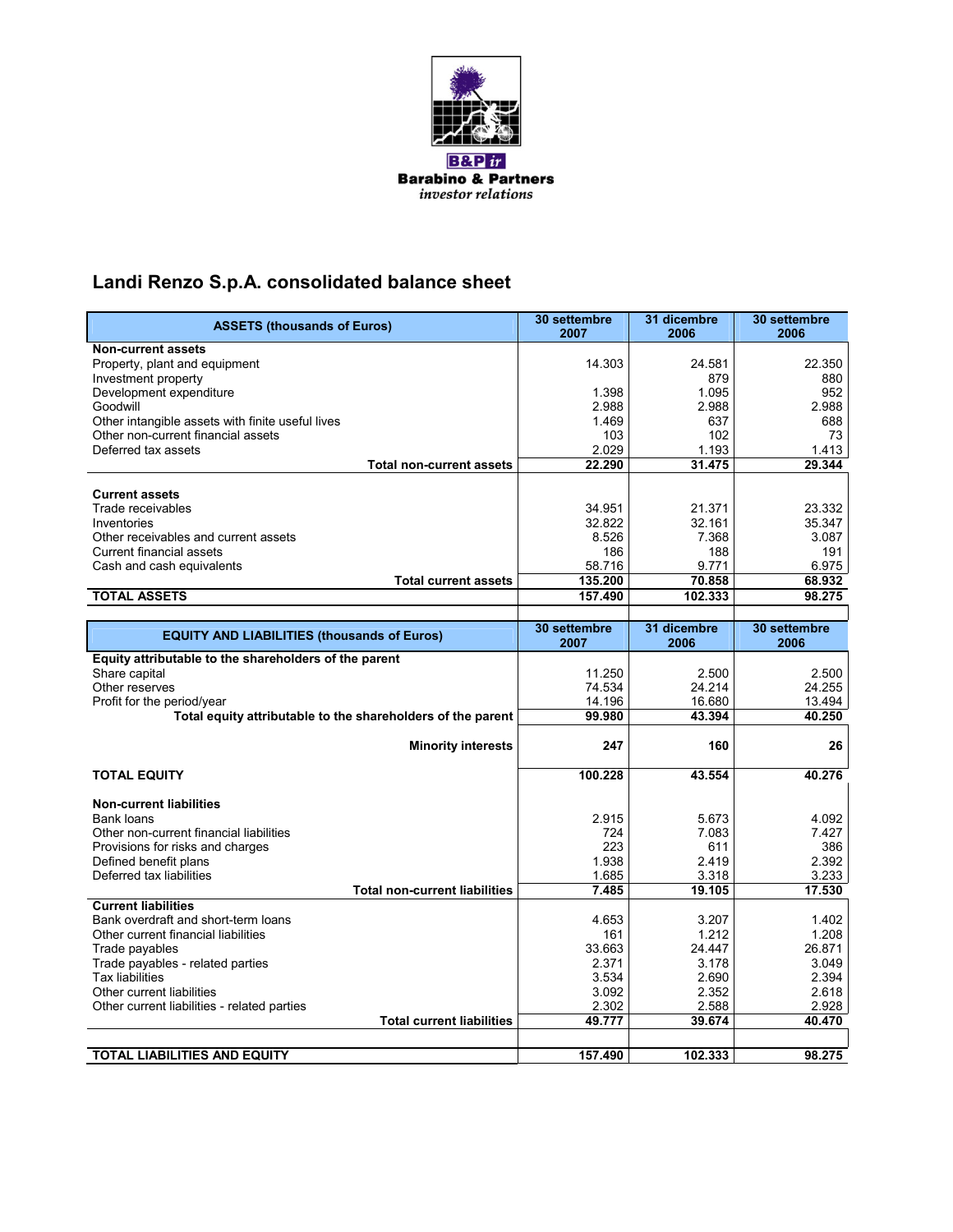

**B&P** ir **Barabino & Partners** investor relations

### **Landi Renzo S.p.A. consolidated income statement**

| <b>INCOME STATEMENT (thousands of Euros)</b>                           | 30 settembre 2007 | 30 settembre 2006 | 3rd Q 2007      | 3rd Q 2006 |
|------------------------------------------------------------------------|-------------------|-------------------|-----------------|------------|
| Revenues (goods and services)                                          | 117.438           | 105.414           | 42.741          | 33.863     |
| Other revenue and income                                               | 512               | 324               | 90              | 10         |
| Cost of raw materials, consumables and goods and change in inventories | $-46.547$         | $-32.884$         | $-19.453$       | $-11.004$  |
| Cost of raw materials - related parties                                | $-9.265$          | $-15.354$         | -2.177          | $-3.715$   |
| Cost for services and use of third party assets                        | $-25.293$         | $-23.573$         | $-8.736$        | $-8.059$   |
| Cost for services and use of third party assets - related parties      | $-324$            |                   | $-208$          | 0          |
| Personnel expenses                                                     | $-10.366$         | $-9.401$          | $-3.601$        | $-2.991$   |
| Accruals, impairment losses and other operating expenses               | $-510$            | $-1.421$          | -65             | $-457$     |
| <b>Gross Operating Profit</b>                                          | 25.644            | 23.105            | 8.590           | 7.647      |
| Amortisation, depreciation and impairment losses                       | $-2.682$          | $-2.144$          | $-846$          | $-753$     |
| <b>Operating Profit</b>                                                | 22.962            | 20.961            | 7.744           | 6.894      |
| Financial income                                                       | 767               | 236               | 615             | 131        |
| Financial expenses                                                     | $-712$            | $-690$            | $-268$          | $-269$     |
| Exchange rate gains (losses)                                           | 99                | 455               | 198             | 27         |
| <b>Profit Before Tax</b>                                               | 23.116            | 20.962            | 8.288           | 6.783      |
| Income tax expense                                                     | $-8.941$          | $-7.449$          | $-3.315$        | -2.495     |
| Profit for the period/year, of which attributable to:                  | 14.175            | 13.513            | 4.973           | 4.288      |
| Minority interests                                                     | $-21$             | 19                | 10 <sup>1</sup> | $-14$      |
| Shareholders of the parent                                             | 14.196            | 13.494            | 4.963           | 4.302      |
|                                                                        |                   |                   |                 |            |
| Basic earnings per share (in Euros)                                    | 0,13              | 0,12              | 0,04            | 0,04       |
| Diluted earnings per share (in Euros)                                  | 0,13              | 0,12              | 0,04            | 0,04       |